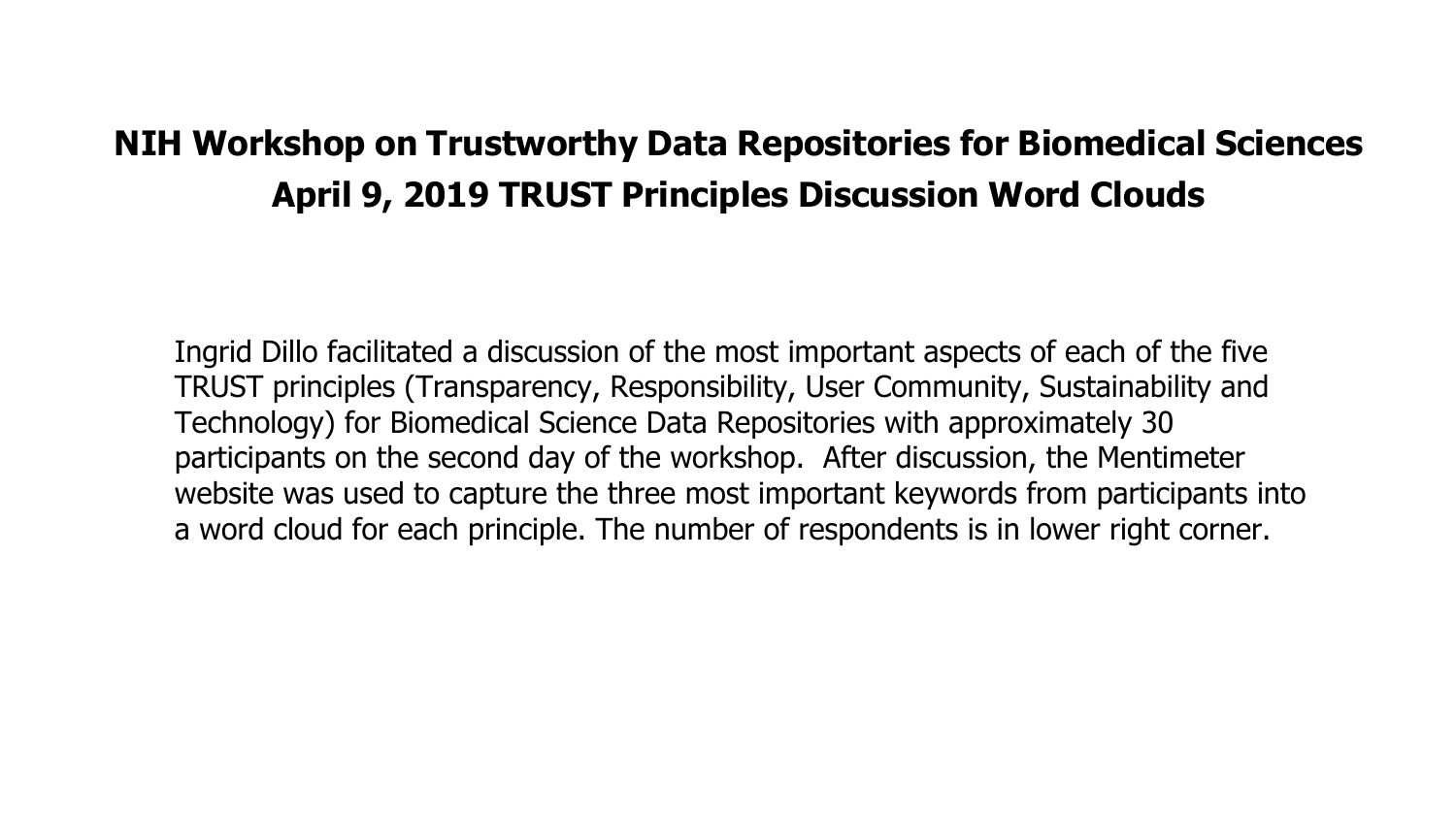Now that we have had the discussion, what are the three most important keywords for you with respect to Transparency?



### **Mentimeter**

methods visibilty quality-level requirements data policies data provenance replicability curation

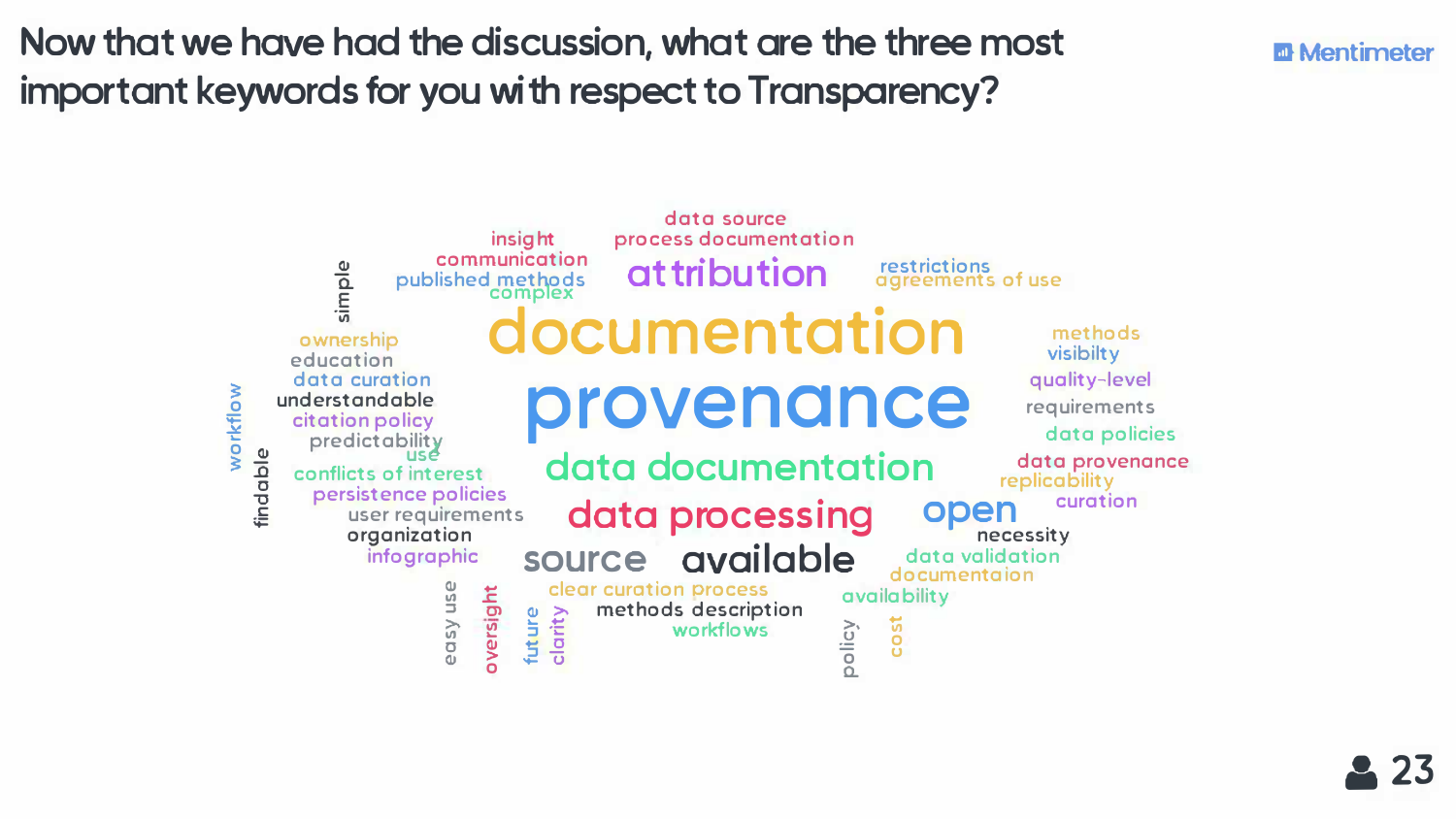Now that we have had the discussion, what are the three most important keywords for you with respect to Responsibility?



## **图 Mentimeter**

### culture<br>responsibility validation of data understanding roles shared responsibility encourage attribution new stewardship models explicit committment

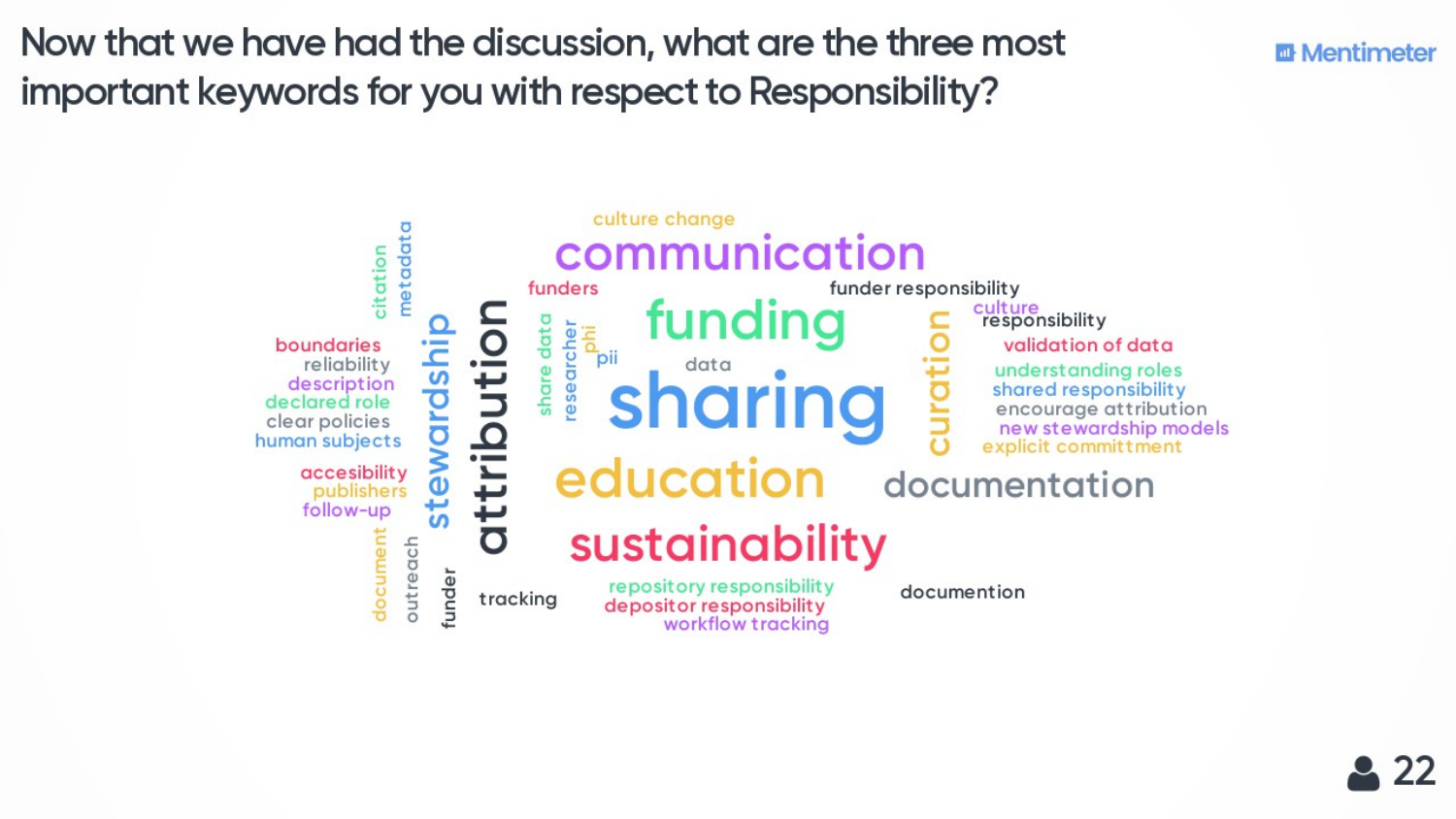Now that we have had the discussion, what are the three most important keywords for you with respect to the User Community?





### **m** Mentimeter

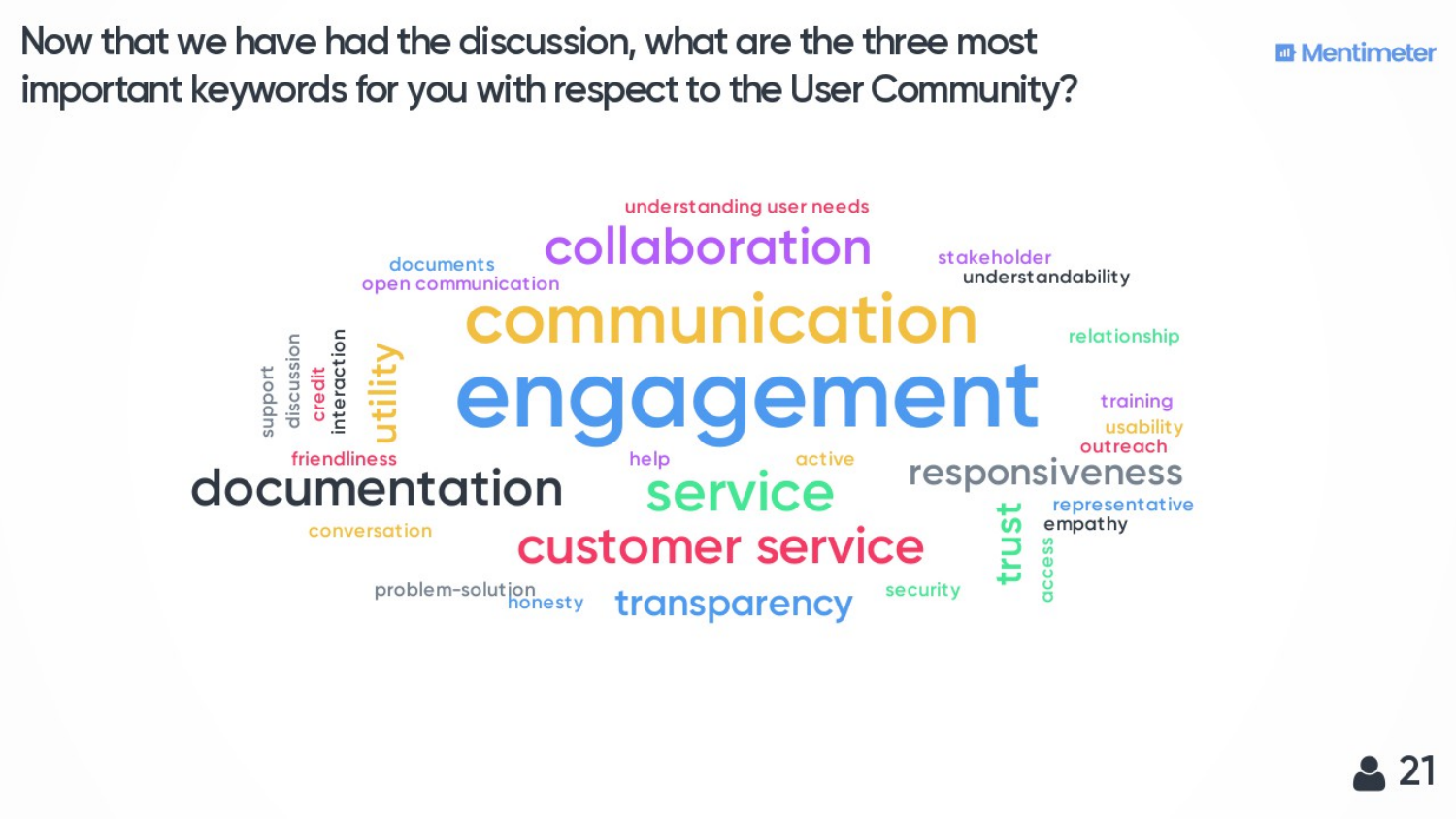Now that we have had the discussion, what are the three most important keywords for you with respect to Sustainability?



### **图 Mentimeter**

succession planning 응 commitment mindfulness preparedness funding source collaboration

security quality diverse

cost optimization